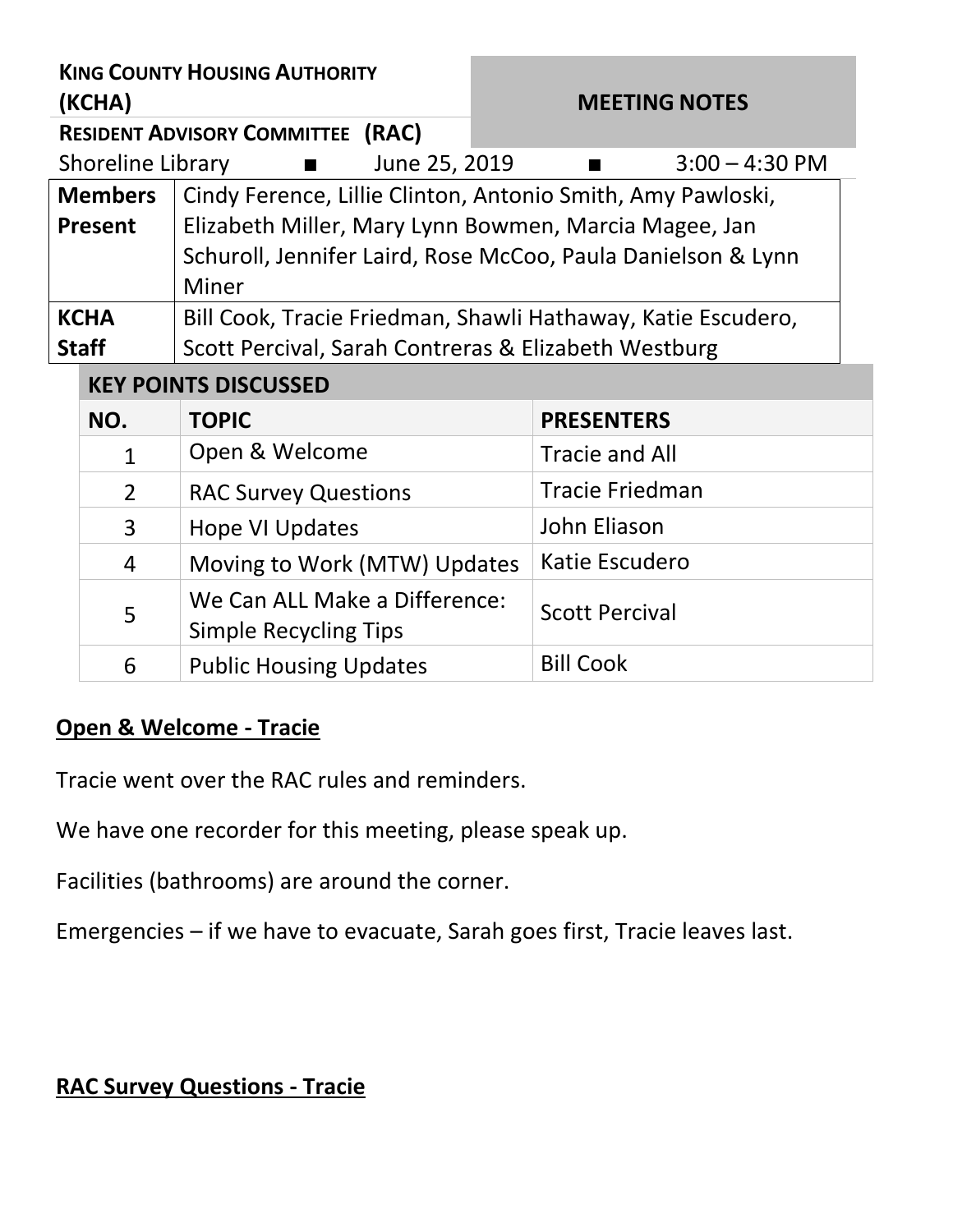Tracie went over questions and answers and gave members a chance to give more input.

*Question: Can we put a flyer in the rent statement? Some neighborhoods are friendly and some are not. Something that explains the RAC meeting. Years ago someone would post a big poster about the upcoming meeting and what would be discussed and Lillie would print copies of the minutes and leave them in the lobby.*

Would it be helpful for members to come back to their properties and have handouts in the lobby to share what is happening at the RAC? Some members can go door to door or the coordinators can bring handouts to leave in the lobby.

## *Question: What does KCHA need from residents?*

Tracie sent out a survey to the mangers to see what staff needs from residents.

We use the sticky notes with feedback from the meetings to build future agendas.

### *Question: What are community builders?*

They help build programs and services in different regions. They hold many events to bring community and leaders together. They connect with different agency providers in the community. We have three community builders who have meetings throughout the three regions. Natasha is the NE Community Builder. Tracie is the SW Community Builder and manager. We have more Resident Service Coordinators (RSC) in the mixed population buildings too.

Please don't wait until RAC meetings for burning questions. You can get the answers quickly. Just reach out to Tracie or your Resident Service Coordinator.

We like when residents 'actively engage in discussion' and we are glad to see it in this meeting.

Think about "what is my role?" You are all true leaders and a resource to the community.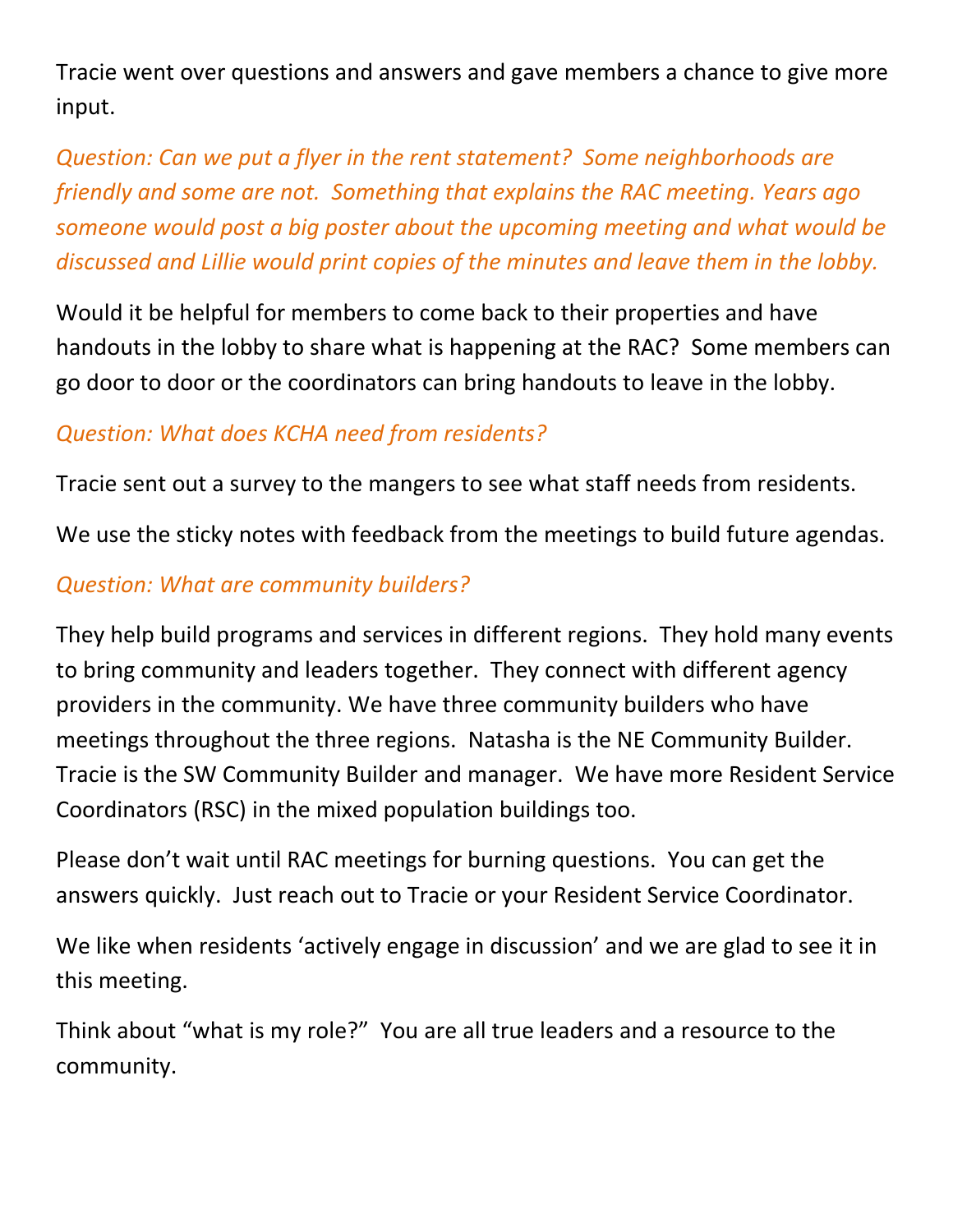Read the information we provide in sections beforehand if there is a lot to look at. The information we provide is informational and helpful and by reading it beforehand you can come to the meeting with good questions.

# *Comment: Have a RAC member sign-up sheet available in building lobbies for people who want to sign up.*

We are happy to see new participants. All new participant get a RAC outreach packet.

*Comment: It is important to be here. This is where Terry Lynn got her education to be on the board of directors. This is where you understand what community service is all about.* 

For any topics we didn't get to please make a note on a sticky note and they will be sure to get to the appropriate staff.

### *Question: Can we get information on the different programs.*

Katie will come back and provide a list of the different programs of KCHA. A cheat sheet for all different programs. As much as possible we try and keep the rules similar among programs.

### **HOPE VI Updates – John Eliason**

Greenbridge (GB) used to be called Park Lake One, which was a one story housing complex. John started working on this in 2002. The mural outside of the community center is a representation of the plan of the Greenbridge complex. Red spots are the parks. It is a map of the property. It is an artist view of the 59th plan. John presented the 109th plan to the RAC today. This master plan doubles the density of who used to live here. 102 modifications to county code were made to create 8th Avenue South within GB, which was made to keep pedestrians safer when walking. This is only one of the streets like this in King County. Traffic calming will also occur on 4th Avenue Southwest. After that there will be two streets like this in King County. The relocation for this project was done in phases.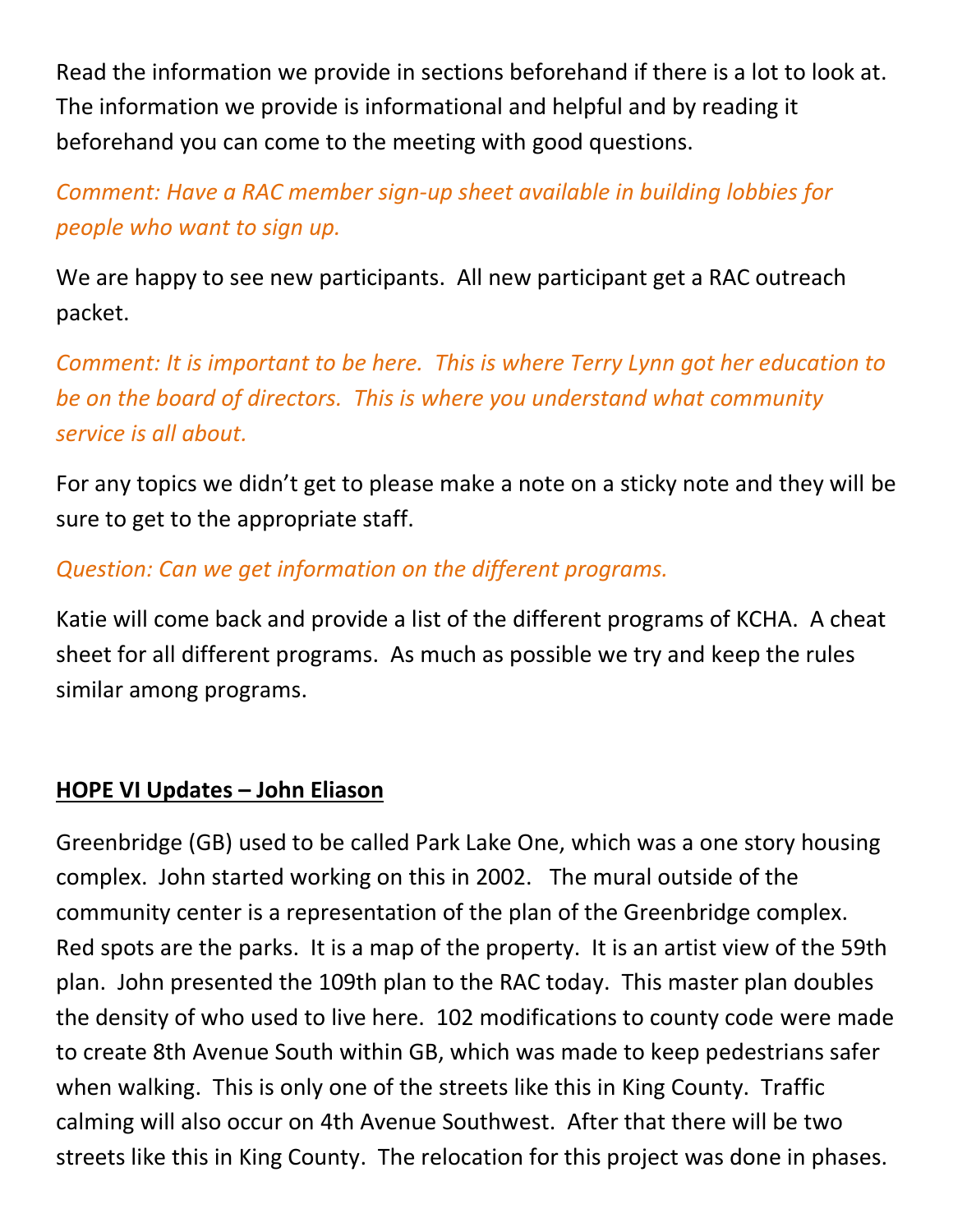Also, 8000 sq. feet of commercial space was created, which now houses the Wiley Center, Boy and Girls Club, Neighborhood House and Highline CC. There are 479 rental units. We sold off pieces of land helped to fund other parts of the project. There are five projects ongoing by top builders in the area. There were 108 community meetings throughout this project. Shawli mentioned that one of the goals was to have higher income families moving in.

## *Question: Are we reserving affordable housing?*

Each builder is building a different product. There are some housing that are attached, less costly, some are priced in the middle and some are more at the top. There are some single family homes at the highest price point. They graduate.

Some have alleys and some have underground garages. There are about 70 different floor plans and 27 different colors. Some of the sidewalks are curved and easier to navigate for people with mobility issues. The school has an amphitheater that can hold about 300 people. White Center Heights is now a model school for other schools in the area. There is also a Winds of the World art sculpture that was install as well as Aladdin's lamp by the pea patch and reclaimed wood wishbones. Water and drainage is really important for the site. Trails connect for residents to walk around. There are walking groups in the morning and evening. Free tours are available.

### **MTW Updates – Katie Escudero**

Katie went over the MTW report.

Planning for 2020 plan will be developed and brought back in September. This is the 17th year on the program.

KCHA was awarded 357 special purpose vouchers. This is the highest allocation in the country. We anticipate another round next year and we will go for the highest number available.

We are participating in a new partnership called 'Keeping Families Together'. This is to help unify families. The YMCA is involved in this partnership.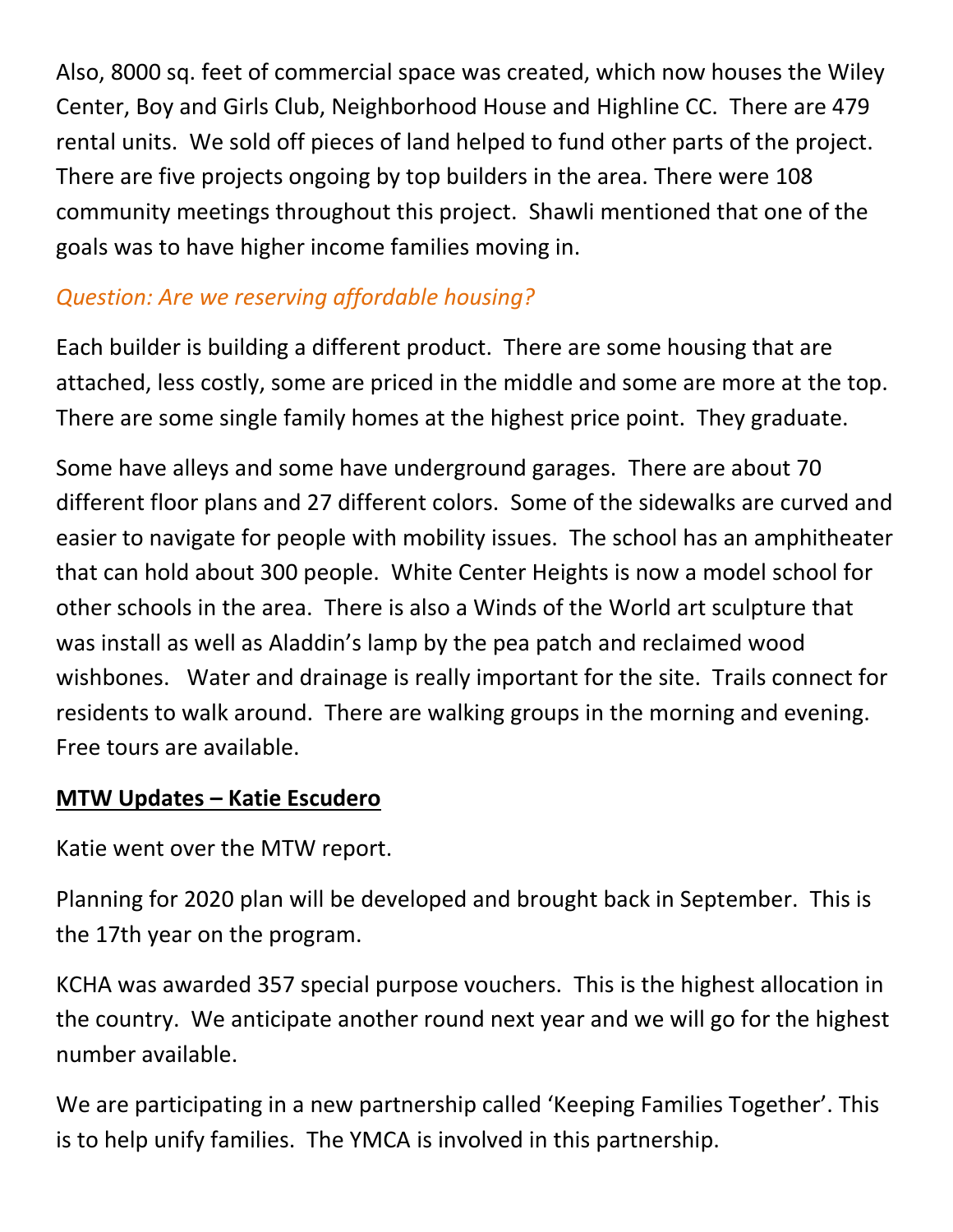We recently acquired Houghton Court in the City of Kirkland. It is a 15 unit apartment complex that is blocks from the Google campus. We preserved those units by doing a trade with the city's maintenance facility. We want to give families access to whatever part of the county they want to live at. We encourage families to move to areas with better educational opportunities. 29% of our families are living in high opportunity areas. \$13.6 million of our capital fund for the upkeep of our federally assisted stock. Our REAC score averages about 95% one of the highest in the country. We are looking at what we want to do for the next year. We will continue with a lot of the same goals, such as increasing the number of families we serve, expanding housing stock, addressing homeless crises, high quality and effective programs. We want to do things better and more efficiently and add to our impact. Residents are able to provide comments and feedback in September. We don't get a lot of attendance to our community meetings. Please submit your suggestions on where to hold meetings so that we are able to get the most attendance.

*Question: Much of the population will be over 65 in 2025. Will there be programs set up to help resident's transition from housing to a long term care facility as they age? We need a bridge to help people move away from housing to long term care. Some residents are worried about ending up on the streets.* 

Katie noted that she hears that we need services to help people remain stable.

*Question: How do you track the medical issues that people have? Residents need people to help them avoid eviction when they need services for their health. Is there a way to intervene when we see danger signs, not just going to court? Can we find a way to for Housing Management staff to know the medical conditions of residents? Possibly flag file if a resident has a medical condition?*

KCHA staff are not medical providers, we are landlords. We are working on getting medical providers in to help residents, but we are not able to make a diagnosis for residents. Also, we pride ourselves on allowing people to make their own choices.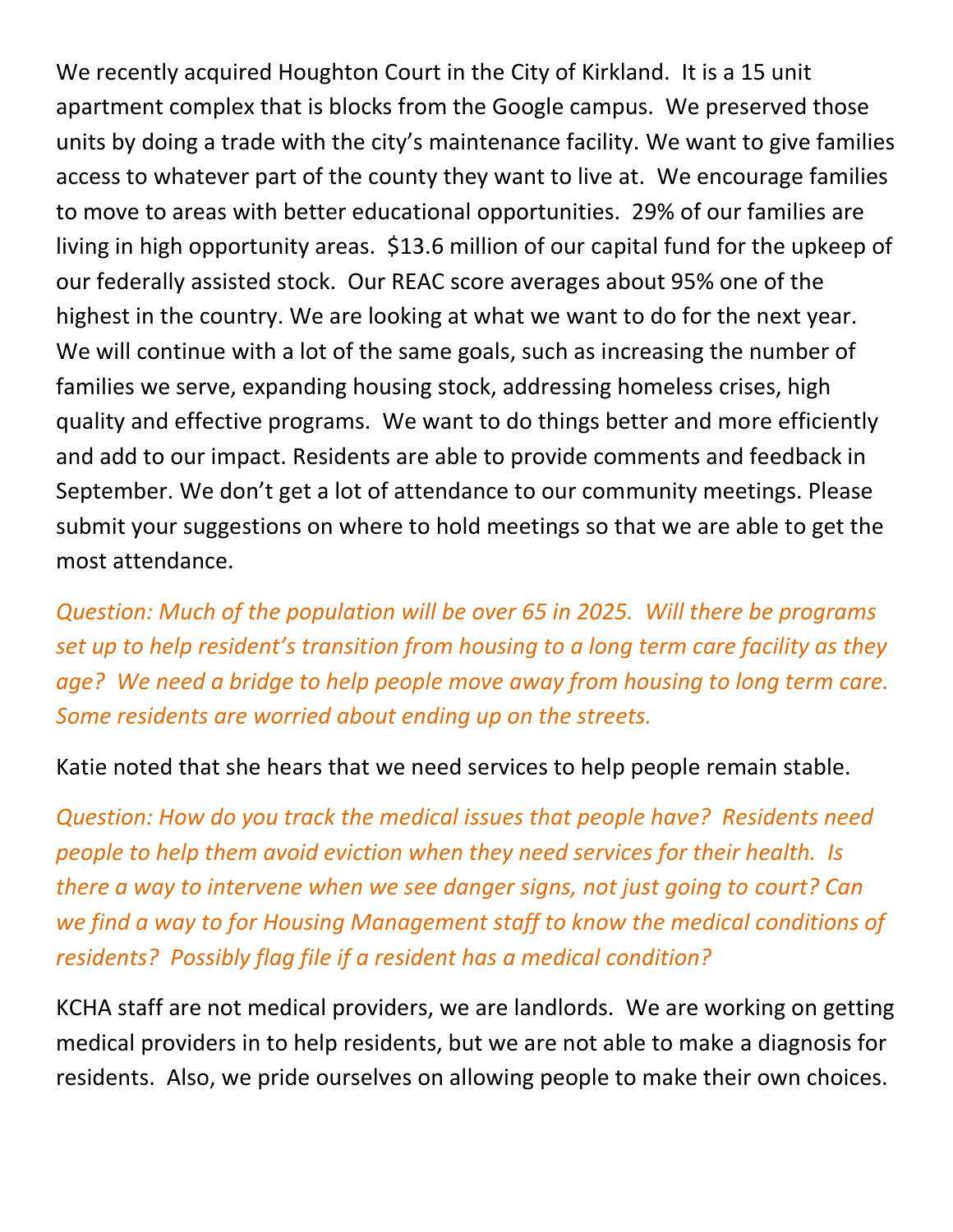*Comment: We should bring the health conversation back to another meeting. There is a lot to discuss here. We need to address this now before it hits in 6-7 years.* 

*Question: Can we include a form in the recertification packet asking who the medical provider is? Ask if they have medical needs.* 

We do have a release of information form that we include in the recertification packet.

There is a HUD form included where residents can list who staff can speak with.

*Comment: There just needs to be something started now to prepare for the upcoming transition.* 

*Question: Self-sufficiency – Lillie has been told there is no program for selfsufficiency but there are 25 people who are graduation. She is being told that she is too old. What happens if you get denied? Self-sufficiency is when you can live without support. She was refused back when she was working with children. How does KCHA pick and choose?*

Anyone over 18 is eligible to participate in the program. This is something we need to bring back to the table. There seems to be some misinformation around this topic. We will have a program representative come back to answer questions.

A guest has asked to bring up an issue that is not on the agenda. No, not at this time. There will be time at the end of the agenda.

*Comment: Katie takes a lot of time to come here and share. Please ask to have more people come to these meetings.* 

Katie will come back in the September meeting to talk about the annual plan for the upcoming fiscal year. What is MTW? It has nothing to do with moving or work. It is the name we are stuck with. It gives us regulatory flexibility and gives us the authority to be flexible to respond to local needs. One of 39 HA's who have this flexibility. We've participated since 2003.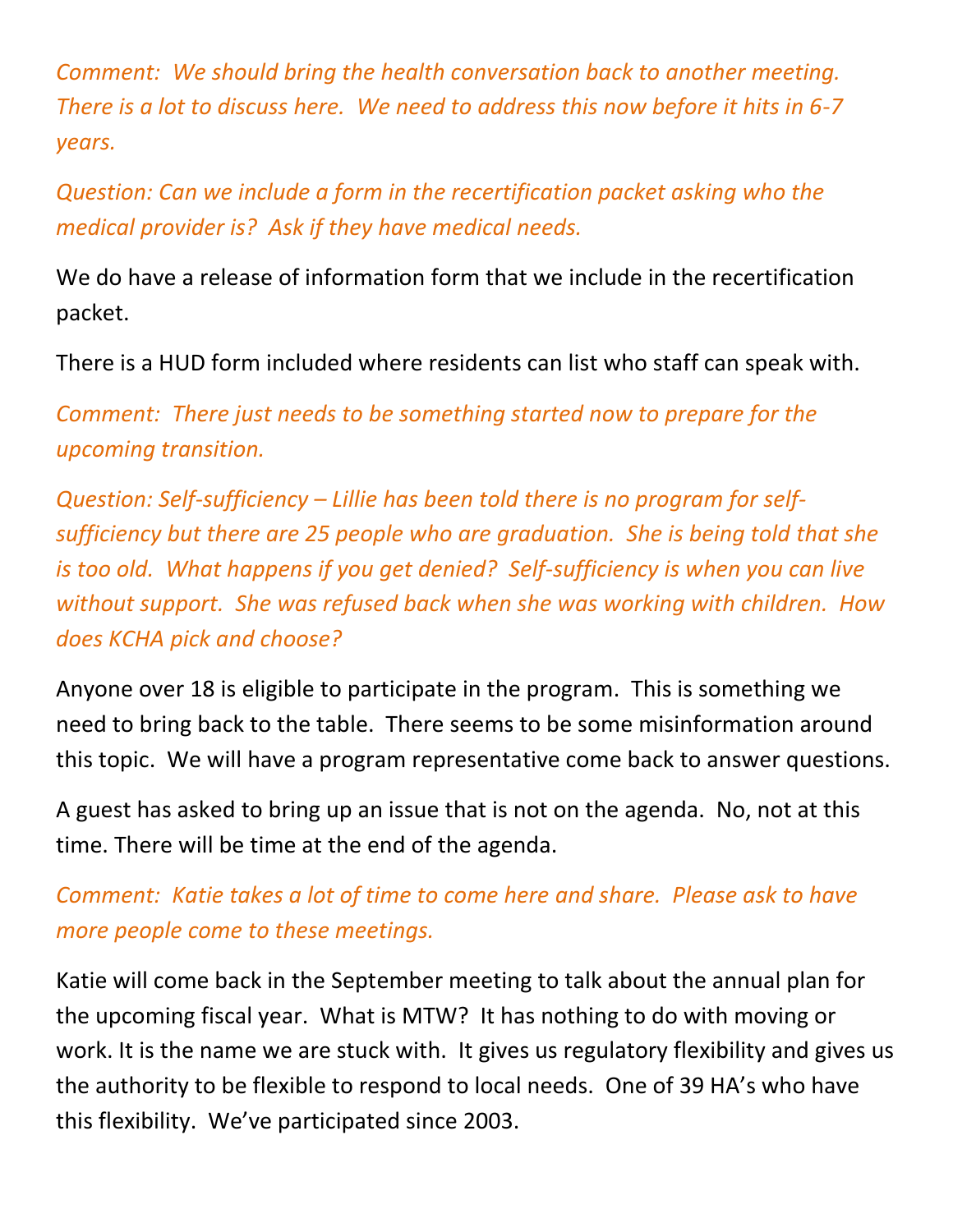There are areas in our county that are quickly redeveloping and become less affordable.

We are just now starting the conversation on new programs, etc. There will be more information to talk about in September.

*Question: What is someone is not able to take care of themselves? What is the housing authority doing to make sure people are taken care of?* 

We cannot do anything without a resident's permission. Referrals are important. We are aware that some of our residents will be aging and needing more services engaged around their health.

# *Question: Is there anything in place for residents who have an ambulance called 5 times a month?*

We realize that some residents are concerned and want access to more services and we are trying to figure out how to be a conduit to those services.

We would like to come back to a future RAC meeting to discuss this topic in more detail.

*Comment: Residents should utilize the resident services coordinator as much as they can to try and connect to services. They will do their best to help residents stay independent.* 

*Comment/Question: We should have resident service meetings in small groups to get a consensus of how to word a statement to help residents explain that they are getting more disabled. Hoarding is a disease and some residents have a low education level. Some people get to a point where they feel like they can support themselves but others think they can't. Some people say they need an advocate, but how do you get an advocate? How do you get accepted?*

*Comment: We should look at adapting the properties with a higher senior population with wider halls and shower bars, etc.*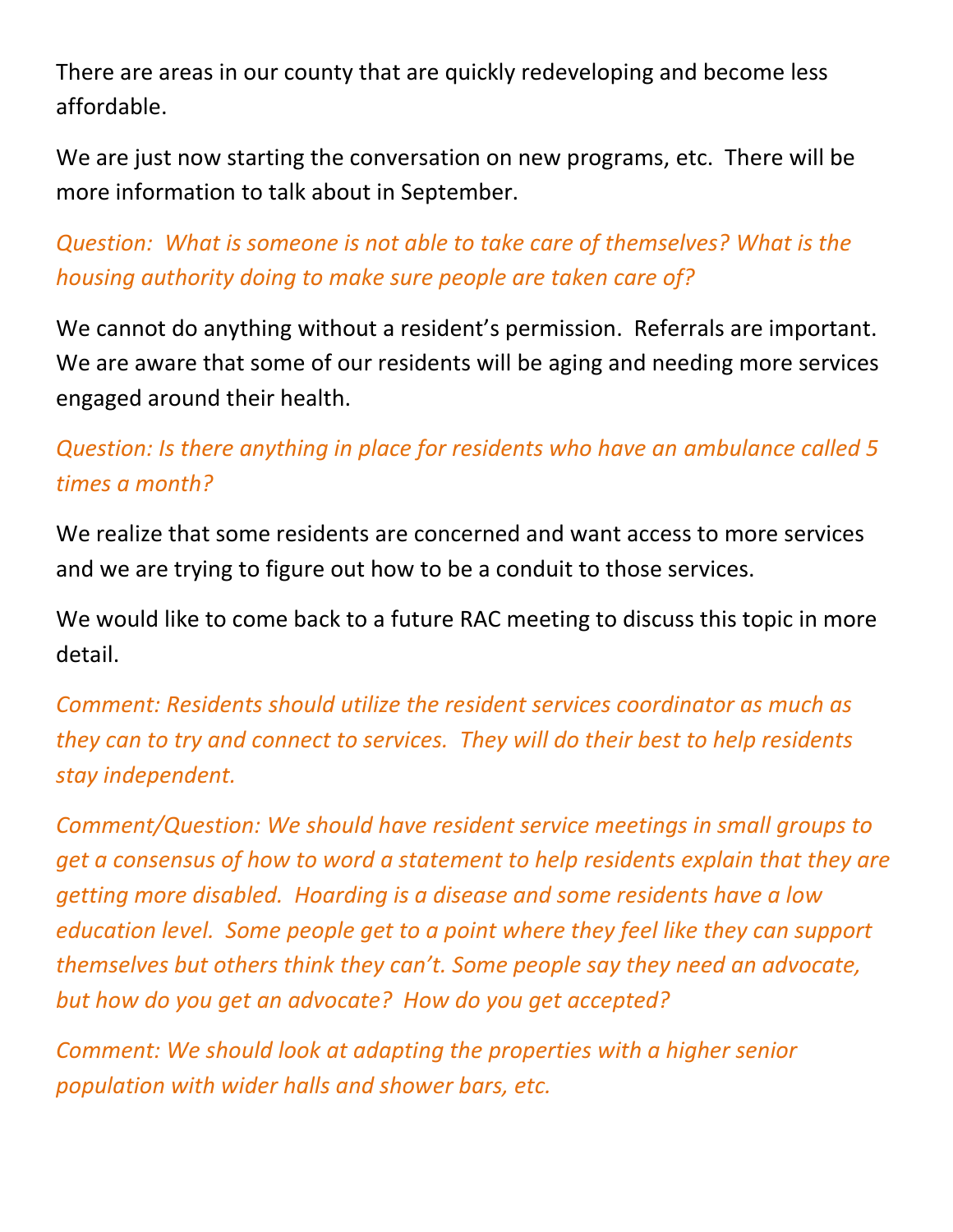The housing authority is looking into how to figure this out. This might be something that Medicare will pay for. Katie will be looking into this.

*Comment: There was a lot of money that was used for several ADA units at Northridge. That was a great project.* 

That was the ARRA project that allowed us to get 5% of our housing stock to ADA standards.

*Comment: There are healthcare managers are called Lifelong. There is another one called Evergreen. They try and straitening everything out for you. They will advocate for you to get bars, etc.* 

We are excited there is a lot of talk about heath. Katie has been working on that for a year. We definitely should bring this back to another meeting.

## **Recycling Presentation – Scott Percival**

Scott spoke to the group about the items we dispose of at our properties.

The more we recycle, the smaller our garbage costs are s, which saves money agency wide.

When residents do their part, it helps our diversion rate. It helps KCHA residents and KCHA all together.

What do we recycle – paper, plastic and metal.

Plastic bags are a big problem. Do not recycle these. Just throw them in the garbage. Use reusable bags for your recyclables. Scott handed out reusable bags to the group and his team is working on getting bags to all residents. Patrick Malloy is the KCHA waste expert. He is working with property managers to get these bags at the properties.

# **GARBAGE – NOT OKAY TO RECYCLE**

- Napkins and paper towels do not go in the recycling.
	- o They are so recycled that there is nothing left to recycle.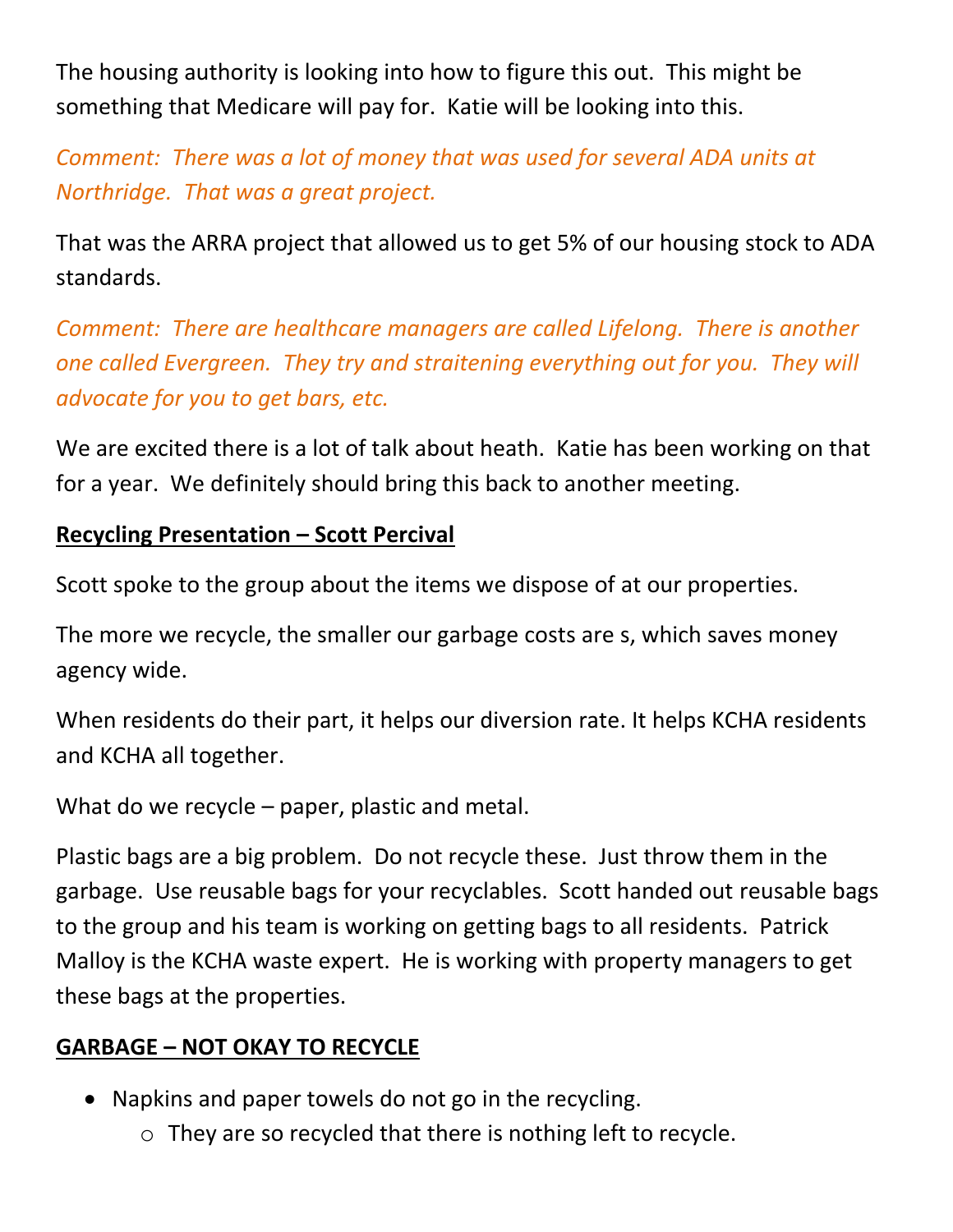- Clothing and plastic bags get caught in the machines.
- Food should go into a compost container or trash.
- Kitty litter and diapers should go into the trash.
- Grocery bags go into the garbage.
	- $\circ$  You can put kitty litter and diapers in the plastic grocery bags.
- Styrofoam goes into garbage, they are not recyclable.
	- o You can recycle Styrofoam at FedEx and ups stores.
- DO NOT recycle grocery bags.
	- $\circ$  They gets caught into the machines, jams them and the whole system shuts down.
	- $\circ$  You can reuse them or put them into the garbage or you can bring them to the grocery store.
- DO NOT recycle Styrofoam.
	- o Some stores will let you recycle.
- Small loose caps are not recyclable.
	- o Okay to put them back onto clean containers.
- All containers with food or chemicals.
	- $\circ$  If you give it a rinse to clean it, it will be okay to recycle.

The U.S. recycling typically gets shipped to china. They are now sending it back because it is too dirty. We are in a global conflict, however we are in negotiations.

## **OKAY TO RECYCLE**

- Glass bottles and jars are okay.
- Metal or aluminums cans are okay, if they are rinsed out.
- Plastic bottles are okay.
	- $\circ$  Rinse it out to clean it.
	- o Watch out for small caps.
	- $\circ$  Loose caps go into garbage, but you can keep the caps on the bottles and recycle the whole bottle.
- The metals lids of tuna cans are okay.
- Boxes or toilet paper rolls.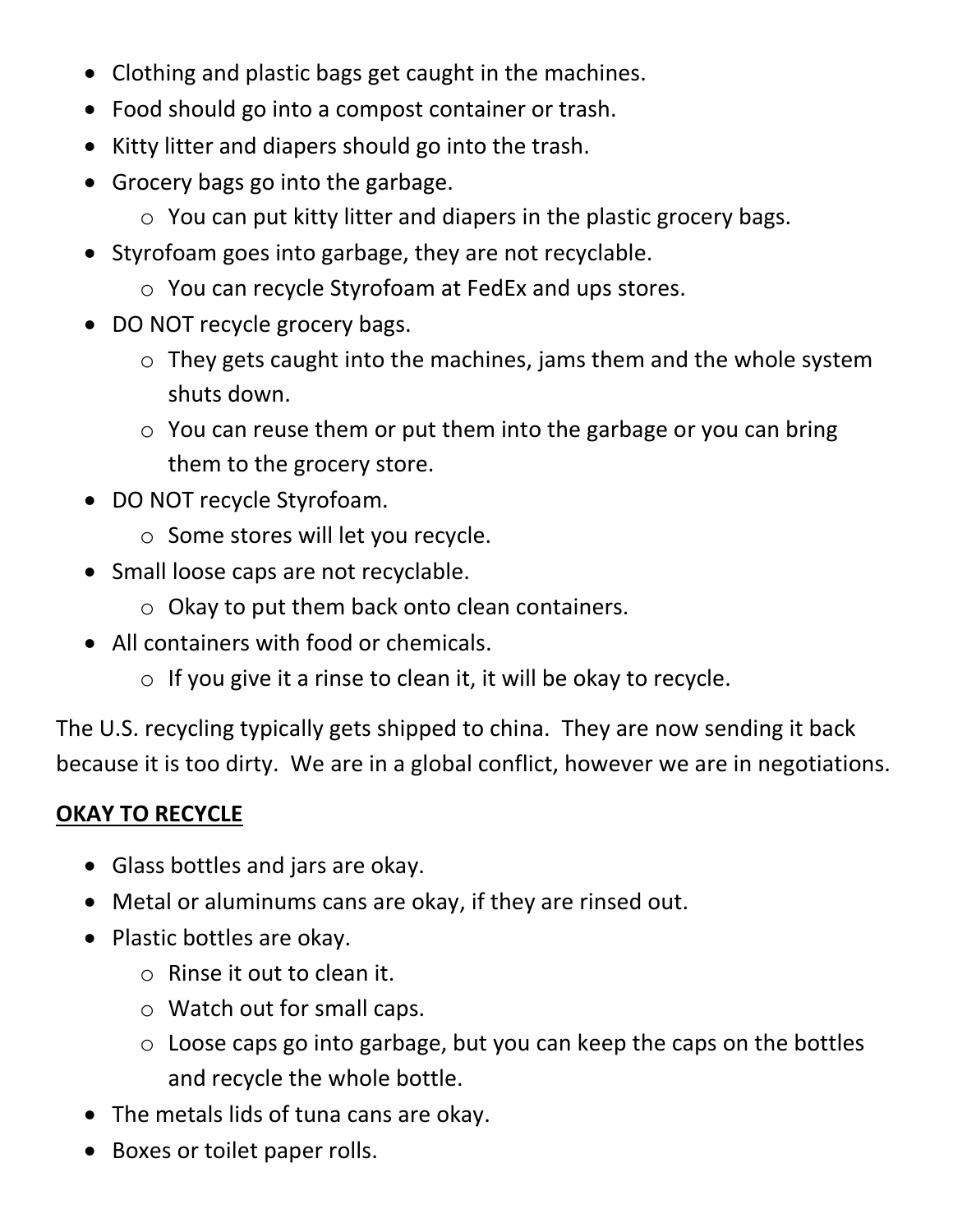o Collapse the boxes. It makes the recycling bins overfull.

Sometimes if you see recycling going into a garbage truck, some trucks have dual loading capabilities.

If the driver has to clean up a mess, we get charged. We want to reduce costs. Paper is okay to recycle. Do not include shredded paper.

*Comment: Some recycling containers are taller than residents. We have a lot of residents that put recycling in the garbage dump because they cannot reach the recycling bin.*

*Question: Some recycling bins fill really quickly and the wind blows it away. Can we have someone come to each building to help teach people about how to recycle properly?*

What to avoid when recycling.

*Question: Are there companies in US that will take over the recycling?*

I think we will see that.

Make sure to compress down boxes. It is a huge space waste. Break down boxes. This is one of the most common issues in multifamily units.

Medication is not recyclable.

*Comment: There are some places that will take your medication. Some pharmacies will to.* 

If you are really concerned about what is recyclable, or the numbers on the plastic, check your municipal or haulers website.

*Question: What about labels on cat food cans?*

Scott, Okay to keep.

*Comment: The compost bins at Northwood are always locked.*

*Comment: We need to increase the recycling at Mardi Gras.*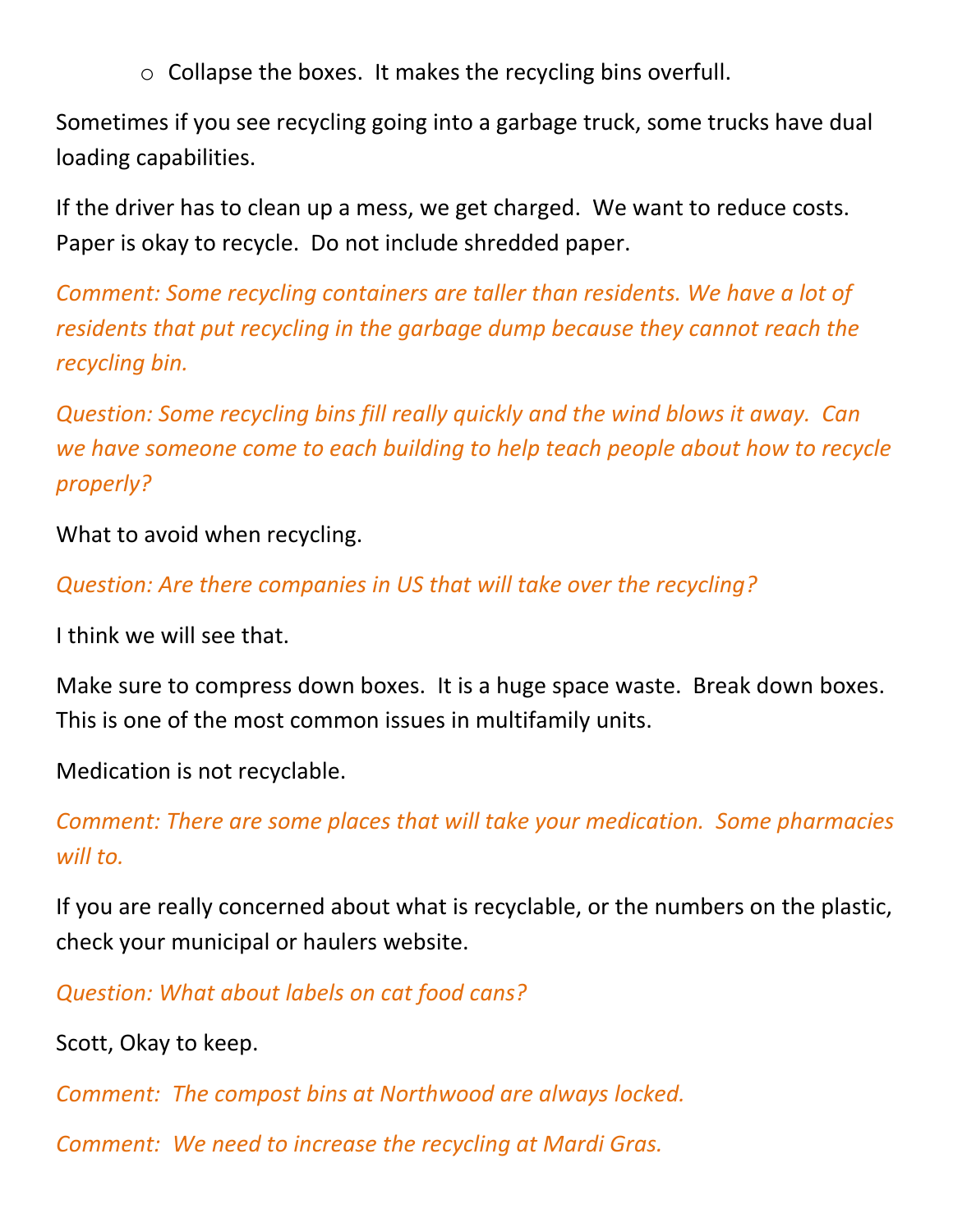# *Comment: Sone recyclers say that Styrofoam is okay in the garbage as long as you put in a little bit.*

The building will get charged for having to refuse pickups or clean up spilled

RSC can reach out to Patrick to get flyers printed in different languages.

## *Comment: In the old days the building had a furnace to burn trash.*

US are looking into different ways to deal with plastics. There is even talk about turning it into currency.

*Comment: Some people are taking trash and making building blocks with it to build houses.*

Halfway through the elevator project to update elevators. Three weeks to two months work to complete each elevator upgrade.

Huge project. We are using some of the energy savings from the energy saving equipment that was installed in the past. It is a lot of work but will give us 40-50 years' worth of usage. We can use some of the savings

# *Comment: Rumor KCHA will sell buildings, which is why they are upgrading. After the renovation is done.*

No, we do not sell our subsidized buildings. We have kept every one. We are proud to be a large landlord in the region. In subsided housing, we have about 68 buildings.

*Question: At the commission meeting there was a statement made that there was money leftover from the upgrade done at Wellswood. The three and a half year upgrade. Why can't the savings from that be used to correct some of the issues they have been told cannot be done?*

Please bring up any property specific issues to your property manager.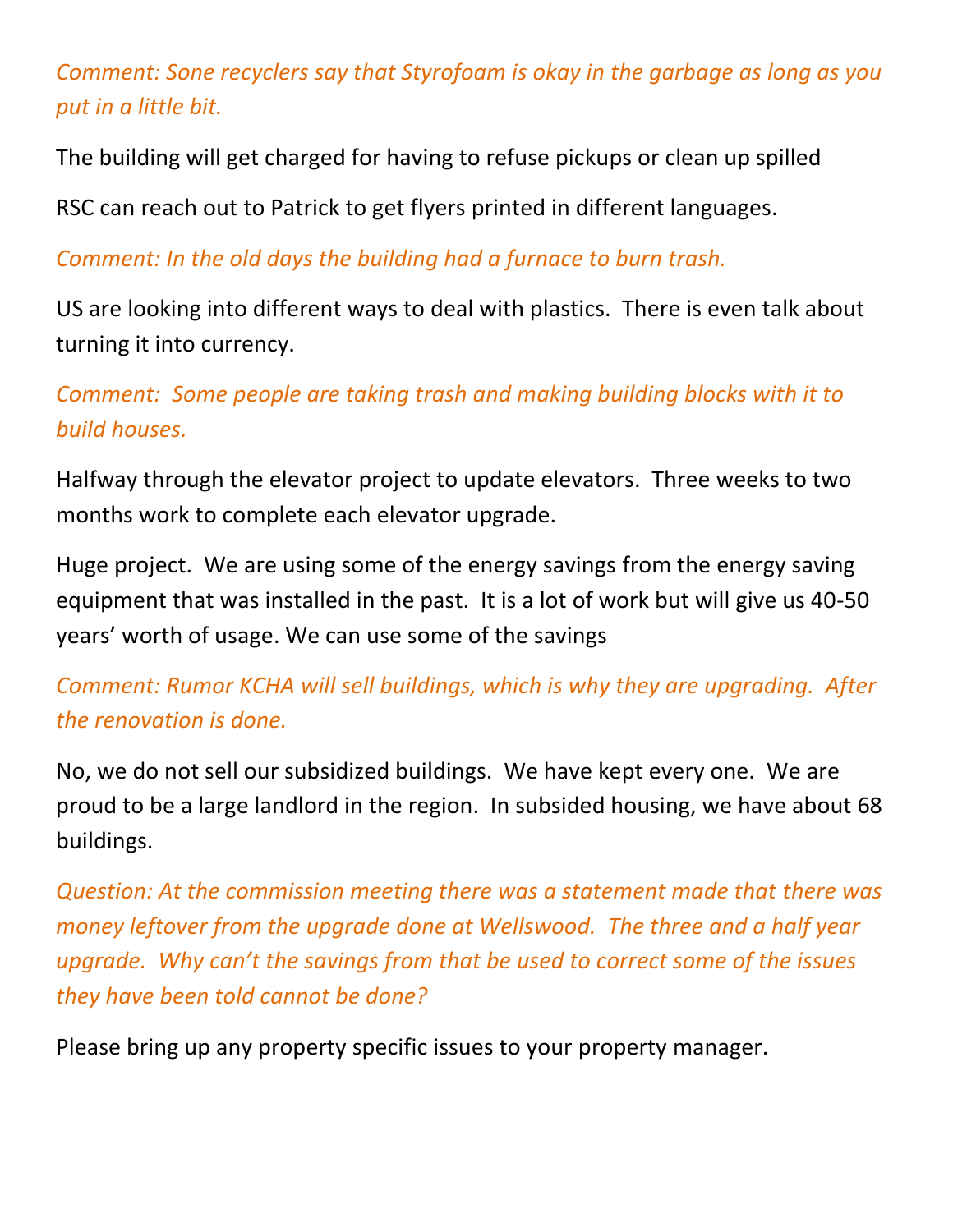*Comment: We used to have monthly meetings with the property managers and quarterly meetings with regional management team. That worked out well. These were very successful and then they went away. Residents felt heard.*

The new lease and new charge policy is getting ready to be mailed out and we reworded our grievance policy. Residents will get copies of this mailed to them sometime within the next week or so. All of this will be posted on our website as well. At the end of the public comment period (in 45 days) we will take the comments and make changes and then bring it to the board. Once everything is passed, we will roll it out to residents. The way we decided to roll it out is to have it go into effect at the next recertification. The new lease won't go into effect until you sign your recertification paperwork.

#### *Question: How is the online PayLease going?*

Much better than we ever thought it would. We just pulled the numbers and 27% of our residents are using it. We know a lot of residents still can't use it. Resident Services can help people with how to pay or with new bank accounts. About 7% of residents are using AutoPay.

#### *Question: September budget negotiations. Will the government shutdown again?*

We do not know. We don't believe there will be. Big election year is coming up. If it does happen, KCHA is able to operate without government funding for months and months.

#### *Question: What is the status on the cameras at Mardi Gras?*

We have 28 mixed population buildings with cameras in 15 of them. Plans to do six more this year and six or seven next year. They are very popular.

We are looking to possibly switching to electronic style locks sometime in the future.

Tracie: we need to find a space that works well for everyone here. We are looking at Kirkwood Terrace. No to Mercer Island.